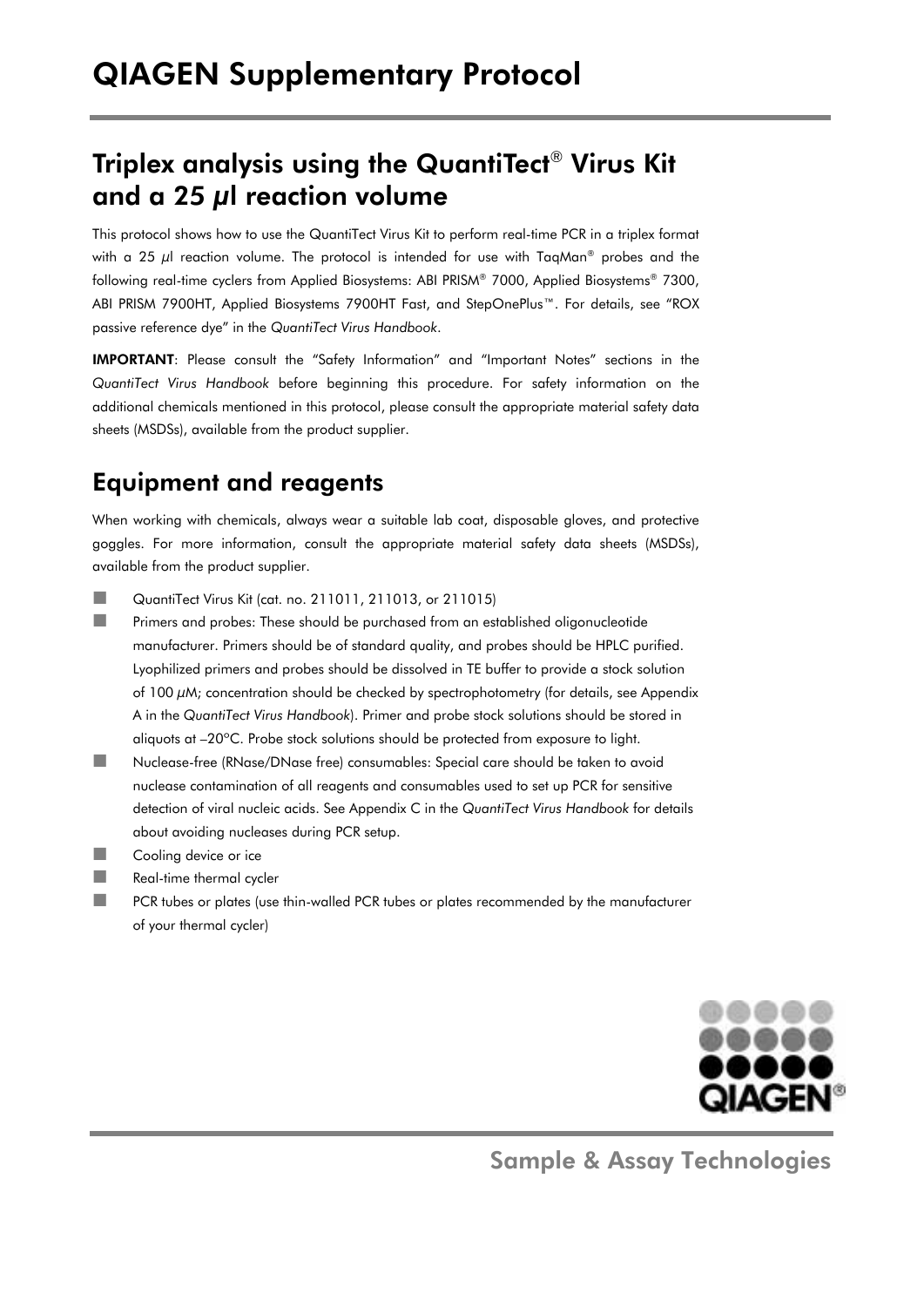■■ Optional: Trizma® base and EDTA for preparing TE buffer for storing primers and probes (see Appendix A in the *QuantiTect Virus Handbook*). Use RNase/DNase-free water and plastic consumables to prepare TE buffer.

### Important points before starting

- **Always start with the cycling conditions specified in this protocol.** Please note that these cycling conditions differ from those described in the protocol for duplex assays (QIAGEN Supplementary Protocol PCR88). The cycling is optimized for PCR products between 60 and 150 bp. For PCR products >150 bp, different cycling conditions may improve results. For details, see Appendix A in the *QuantiTect Virus Handbook*.
- Use the primer concentrations specified in this protocol. Please note that these primer concentrations differ from those described in the duplex assays protocol (QIAGEN Supplementary Protocol PCR88).
- We strongly recommend testing the performance of new primer–probe sets in individual assays before combining them in a multiplex assay.
- Read "Guidelines for effective multiplex assays" in the *QuantiTect Virus Handbook*. Check whether your real-time cycler is compatible with the chosen combination of reporter dyes.
- **If using an already established real-time, multiplex assay, use the previously established** primer and probe concentrations in combination with the cycling conditions specified in this protocol. It is not necessary to determine primer-limiting concentrations again.
- $\blacksquare$  After reverse transcription, the PCR must start with an initial incubation step of 5 min at 95ºC to activate HotStarTaq® *Plus* DNA Polymerase.
- $\Box$  Optimal analysis settings are a prerequisite for accurate quantification data. For data analysis, you should always readjust the analysis settings (i.e., baseline settings and threshold values) for analysis of every reporter dye channel in every run.

# Things to do before starting

 For ease of use, we recommend preparing a 20x primer–probe mix for each of your targets containing target-specific primers and probe. See Appendix D in the *QuantiTect Virus Handbook*. Alternatively, it may be preferable to prepare the reaction mix with separate primer and probe solutions. If you commonly set up reactions this way, see Appendix E in the *QuantiTect Virus Handbook*.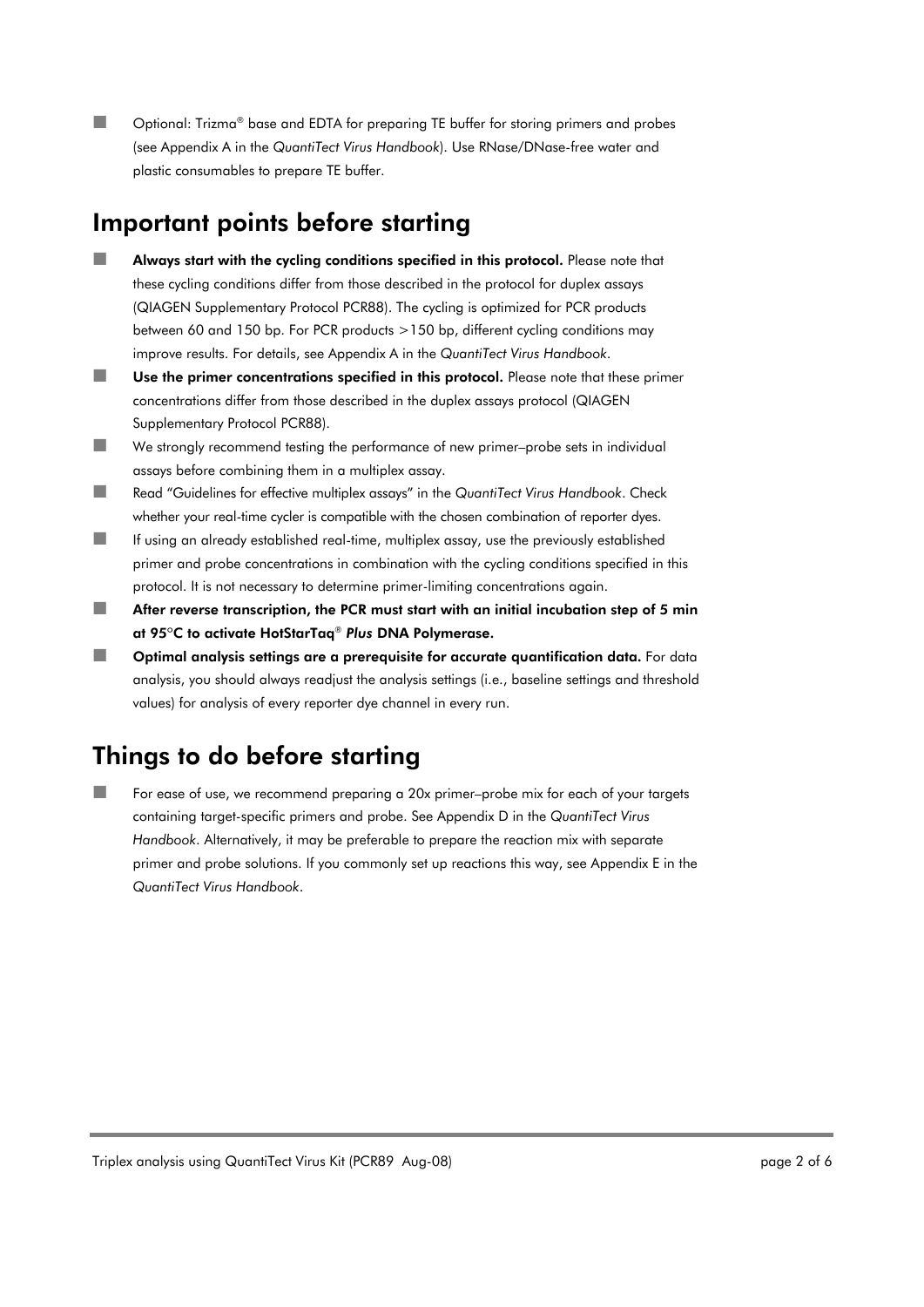## Procedure

1. Thaw QuantiTect Virus Master Mix, primer and probe solutions, RNase-free water, template nucleic acids (isolated viral nucleic acids), optional standards, and references. Mix the individual solutions.

Standards should be diluted in QuantiTect Nucleic Acid Dilution Buffer at an appropriate concentration to enable use of 2.5–5  $\mu$ l per reaction.

2. Prepare a reaction mix for the required number of reactions according to Table 1. It is recommended to prepare a volume of reaction mix 10% greater than that required for the total number of reactions to be performed.

Typically, reaction setup can be done at room temperature (15–25ºC). However, it is recommended to keep the reagents, samples, and controls on ice or in a cooling device.

Note: For RT-PCR, QuantiTect Virus RT Mix should be taken from –15 to –30ºC immediately before use, always kept on ice, and returned to –15 to –30ºC immediately after use.

3. Mix the reaction mix thoroughly, and dispense appropriate volumes into PCR tubes or the wells of a PCR plate.

Note: Keep the tubes or plate on ice.

- 4. Add template nucleic acids to the individual PCR tubes or wells and mix thoroughly. Note: Ensure that the reaction mix and template are thoroughly mixed.
- 5. Program the real-time cycler according to Table 2.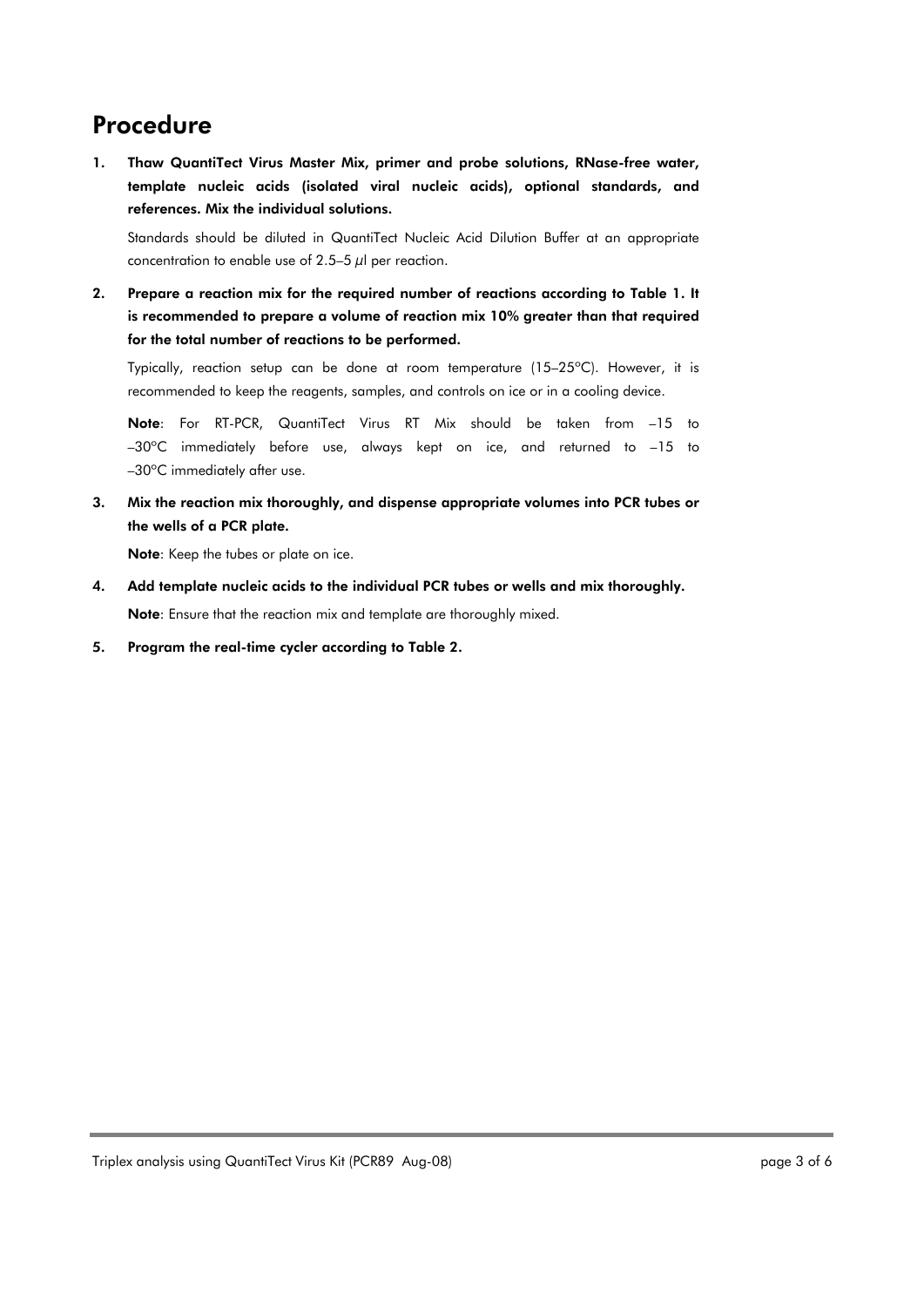#### Table 1. Reaction mix for triplex analysis

| Component                                         | Volume per 25 $\mu$ l reaction* | <b>Final concentration</b>                                                                                                    |
|---------------------------------------------------|---------------------------------|-------------------------------------------------------------------------------------------------------------------------------|
| <b>Reaction mix</b>                               |                                 |                                                                                                                               |
| QuantiTect Virus Master Mix, 5x                   | $5 \mu$                         | 1x                                                                                                                            |
| 20x primer-probe mix 1 <sup>t</sup>               | 1.25 $\mu$                      | 0.2 $\mu$ M forward primer 1 <sup>‡</sup><br>0.2 $\mu$ M reverse primer 1 <sup>#</sup><br>0.2 $\mu$ M probe 1 <sup>§</sup>    |
| 20x primer-probe mix 2 <sup>t</sup>               | 1.25 $\mu$                      | 0.2 $\mu$ M forward primer 2 <sup>‡</sup><br>0.2 $\mu$ M reverse primer 2 <sup>‡</sup><br>0.2 $\mu$ M probe 2 <sup>§</sup>    |
| 20x primer-probe mix $3^{\dagger}$                | $1.25 \mu$                      | 0.2 $\mu$ M forward primer 3 <sup>‡</sup><br>0.2 $\mu$ M reverse primer 3 <sup>‡</sup><br>0.2 $\mu$ M probe $3^{\frac{6}{3}}$ |
| For RT-PCR only:<br>QuantiTect Virus RT Mix, 100x | $0.25 \mu$                      | 1x                                                                                                                            |
| <b>RNase-free water</b>                           | Variable                        |                                                                                                                               |
| <b>Template DNA or RNA</b><br>(added at step 4)   | Variable                        | Maximum up to 50% of final<br>reaction volume                                                                                 |
| Total volume per reaction                         | $25 \mu$ <sup>*</sup>           |                                                                                                                               |

 $*$  If your real-time cycler requires a final reaction volume other than 25  $\mu$ l, adjust the amount of master mix and all other reaction components accordingly.

† For ease of use, we recommend preparing a 20x primer–probe mix for each of your targets containing target-specific primers and probe. See Appendix D in the *QuantiTect Virus Handbook*.

- ‡ A final primer concentration of 0.2 μM is optimal. Before adapting primer concentration, check the concentration of your primer solutions. In some cases, other primer concentrations between 0.1  $\mu$ M and 0.3  $\mu$ M may improve performance.
- $\frac{1}{3}$  A final probe concentration of 0.2  $\mu$ M gives satisfactory results in most cases. Depending on the synthesis quality and purification method used, the optimal concentration may be between 0.1  $\mu$ M and 0.4  $\mu$ M.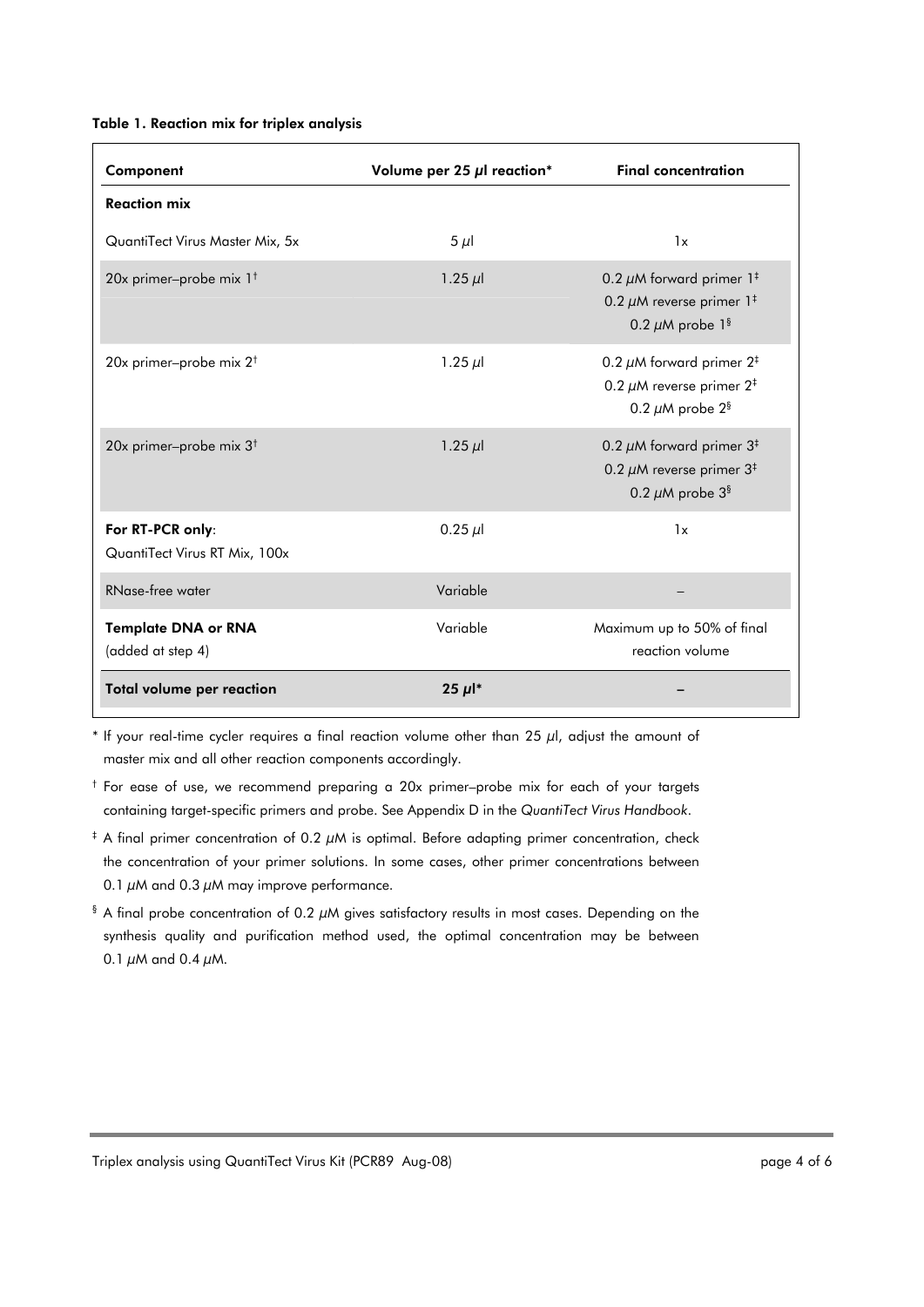| Step                                             | Time             |                         | <b>Temperature Additional comments</b>                                                                                                                                                                                                                                                   |
|--------------------------------------------------|------------------|-------------------------|------------------------------------------------------------------------------------------------------------------------------------------------------------------------------------------------------------------------------------------------------------------------------------------|
| For RT-PCR only:<br><b>Reverse transcription</b> | $20 \text{ min}$ | 50 $\mathrm{^{\circ}C}$ | RNA is reverse transcribed into cDNA. Omit this step if you<br>are analyzing DNA targets.                                                                                                                                                                                                |
| <b>Initial PCR activation</b><br>step            | $5 \text{ min}$  | $95^{\circ}$ C          | HotStarTaq Plus DNA Polymerase is activated by this heating<br>step.                                                                                                                                                                                                                     |
| 2-step cycling:                                  |                  |                         | Important: Optimal performance is only assured using<br>these cycling conditions.                                                                                                                                                                                                        |
| Denaturation                                     | 15 <sub>s</sub>  | 95 $\mathrm{^{\circ}C}$ |                                                                                                                                                                                                                                                                                          |
| Annealing/extension                              | 75s              | $60^{\circ}C$           | Combined annealing/extension step with fluorescence data<br>collection, optimized for PCR products up to 150 bp. For PCR<br>$p$ products $>$ 150 bp, different cycling conditions may improve<br>results in some cases. For details, see Appendix A in the<br>QuantiTect Virus Handbook. |
| Number of cycles                                 | $40 - 50$        |                         | The number of cycles depends on the amount of template<br>DNA or RNA.                                                                                                                                                                                                                    |

#### Table 2. Cycling conditions for triplex analysis

### 6. Place the PCR tubes or plate in the real-time cycler and start the PCR cycling program.

### 7. Perform data analysis.

Before performing data analysis, specify the analysis settings. For each probe, select the analysis settings (i.e., baseline settings and threshold values). Note that optimal analysis settings are a prerequisite for accurate quantification data.